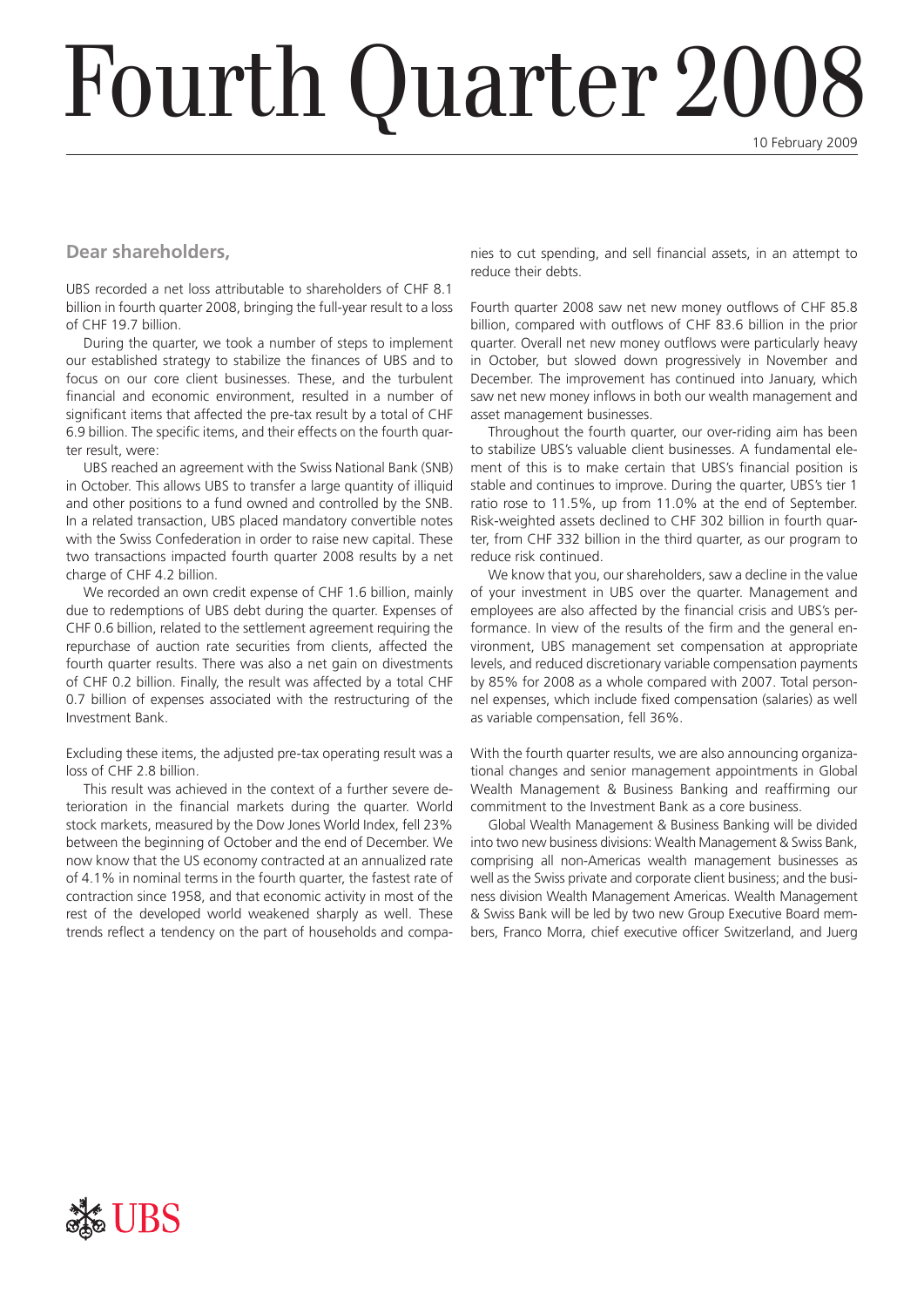Zeltner, chief executive officer Global Wealth Management. Wealth Management Americas will continue to be led by Marten Hoekstra. These measures will better align our leadership and organizational structure with the changing and diverse needs of our clients.

The Investment Bank will remain a core business of UBS. It will continue to focus on reducing risk and on turning around its profitability. This will involve it concentrating only on corporate and institutional client-related business in Equities and in Fixed Income in its key markets worldwide. It will also continue to grow its leading corporate finance and advisory businesses.

**Outlook –** UBS has had an encouraging start to the year, and net new money was positive in January. However, financial market conditions remain fragile, as company and household cash flows continue to deteriorate but governments take measures to ease fiscal and monetary conditions. Our near-term outlook therefore remains cautious, and UBS will continue its program to strengthen its financial position through reductions in risk positions, riskweighted assets, total assets and operating costs. This will allow us to focus management and other resources on securing and building the firm's core client businesses.

10 February 2009

UBS

M. Rohno

Peter Kurer Marcel Rohner

Chairman Chief Executive Officer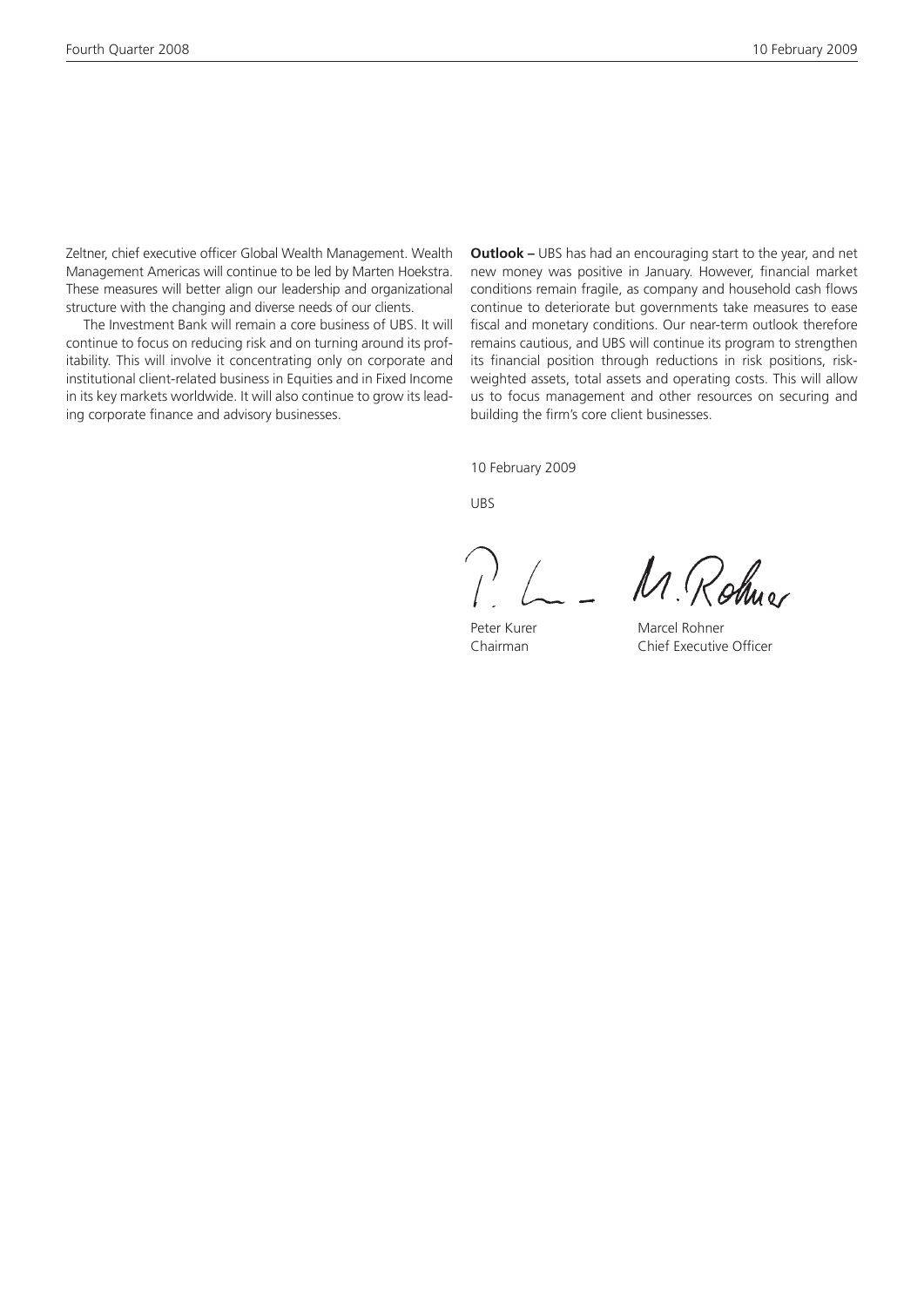# 4Q08 UBS key figures

### **UBS share performance**





#### **Performance indicators**

|                                                                             | Quarter ended    |         |                  | % change from |      | Year ended |          |  |
|-----------------------------------------------------------------------------|------------------|---------|------------------|---------------|------|------------|----------|--|
|                                                                             | 31.12.08         | 30.9.08 | 31.12.07         | 3008          | 4007 | 31.12.08   | 31.12.07 |  |
| Diluted earnings per share (EPS) (CHF) <sup>1</sup>                         | (2.55)           | 0.09    | (6.03)           |               | 58   | (7.12)     | (2.43)   |  |
| Diluted EPS from continuing operations (CHF) <sup>1</sup>                   | (2.56)           | 0.09    | (6.04)           |               | 58   | (7.17)     | (2.61)   |  |
| Return on equity (RoE) attributable to UBS shareholders (%) <sup>2</sup>    |                  |         |                  |               |      | (54.0)     | (10.9)   |  |
| RoE attributable to UBS shareholders from<br>continuing operations $(\%)^2$ |                  |         |                  |               |      | (54.4)     | (11.7)   |  |
| Cost/income ratio $(%)^3$                                                   | N/A <sup>4</sup> | 102.1   | N/A <sup>4</sup> |               |      | 608.6      | 111.0    |  |
| Net new money (CHF billion) <sup>5</sup>                                    | (85.8)           | (83.6)  | 15.5             |               |      | (226.0)    | 140.6    |  |

#### **Group results**

|                                                                              | Ouarter ended |         |          | % change from |      | Year ended |          |
|------------------------------------------------------------------------------|---------------|---------|----------|---------------|------|------------|----------|
| CHF million                                                                  | 31.12.08      | 30.9.08 | 31.12.07 | 3008          | 4007 | 31.12.08   | 31.12.07 |
| Operating income                                                             | (4.079)       | 5.556   | (4, 132) |               |      | 1.545      | 31.721   |
| Operating expenses                                                           | 5,645         | 6.036   | 8.918    | (6)           | (37) | 27.638     | 35,463   |
| Operating profit before tax (from continuing and<br>discontinued operations) | (9.705)       | (480)   | (13.016) |               | 25   | (25.894)   | (3, 597) |
| Net profit attributable to UBS shareholders                                  | (8, 100)      | 296     | (12.967) |               | 38   | (19.697)   | (5, 247) |

#### **Long-term ratings**

|                             |          | As of   |          |  |
|-----------------------------|----------|---------|----------|--|
|                             | 31.12.08 | 30.9.08 | 31.12.07 |  |
| Fitch, London               |          | AA-     | АΑ       |  |
| Moody's, New York           | Aa2      | Aa2     | Aaa      |  |
| Standard & Poor's, New York |          | AA—     | АΑ       |  |

**Footnotes:** 1 Refer to note 8 of UBS's fourth quarter 2008 report for details on the earnings per share calculation. 2 Net profit attributable to UBS shareholders year-to-date (annualized as applica-<br>ble)/average equity a